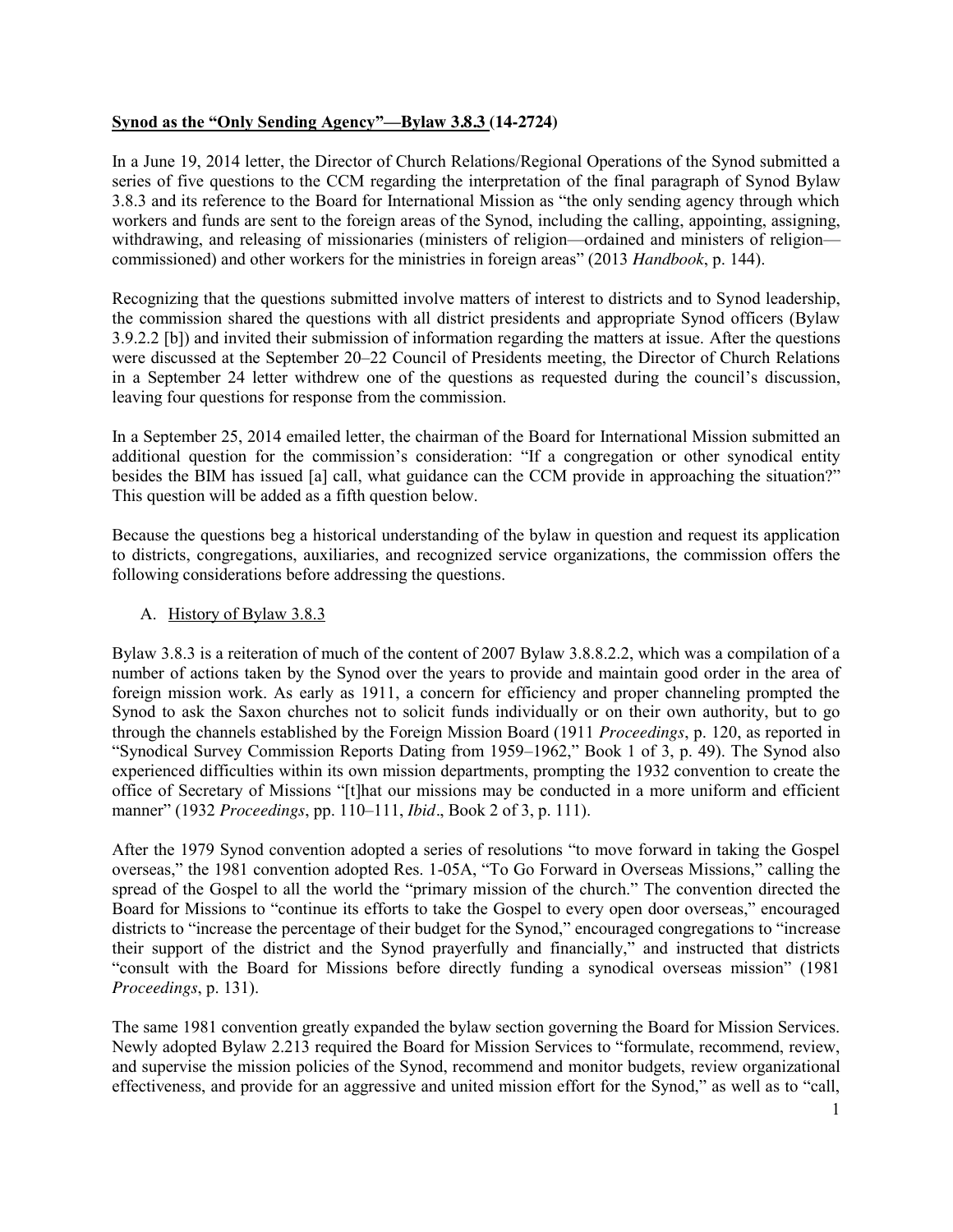appoint, assign, withdraw, and release missionaries (pastors and teachers) and other workers for the ministries and areas within its direct responsibility, always safeguarding the rights of the partner churches and workers involved" (1981 *Handbook*, p. 66).

Res. 5-37 of the 1983 convention, "To Add Bylaw Paragraph to Board for Mission Services," inserted a new paragraph "c" into the bylaw adopted two years earlier, instructing that the mission board "[s]erve as the only sending agency through which districts and other entities send at their expense workers to the mission areas of the Synod." According to the resolution, "[s]ome confusion has existed in the past when districts and other entities have sent missionaries (clergymen, teachers, and others) to foreign mission fields at their expense," noting that there has been the assumption "that this is to be done through the [Synod's] Board for Mission Services" (1983 *Proceedings*, p. 195).

When the newly adopted bylaw was incorporated into the 1983 *Handbook*, the new paragraph read: "c. Serve as the only sending agency through which workers and funds are sent to the mission areas of the Synod, even though programs are supported by districts and other entities" (p. 69). It is this version that current Bylaw 3.8.3 essentially reiterates, as proposed by the Blue Ribbon Task Force on Synod Structure and Governance and adopted by the 2010 convention. The bylaw's historical background clarifies the intent of this specific provision of the bylaw, *i.e.*, that for the sake of good order and effectiveness, the Board for International Mission is to serve as the Synod's only sending agency through which workers and funds are sent to the foreign mission areas of the Synod.

That this practice may be considered restrictive in the present day was addressed by the 2013 convention, noting that "[d]uring the last 50 years, people's ideas about mission have changed owing to the ease of global transportation and communication, the affluence of North American society, and the desire of people to have direct and personal contact with a specific mission project" (2013 Res. 1-08 "To Work Together in Mission," *Proceedings*, p. 103). The convention's response was twofold:

*Resolved*, That the Synod, by the next convention, develop and provide a mission best-practices policy document for districts and congregations engaged in mission projects to assist them better to carry out their mission in their life together; and be it further

*Resolved*, That these best practices include encouragement to districts and congregations to communicate their international mission activities to the Synod's Director of Church Relations and Offices of National and International Mission for the purposes of healthy coordination and good stewardship.

By not altering the wording or meaning of Bylaw 3.8.3 and instead offering these two resolve paragraphs, the Synod itself has provided input into a proper understanding and application of the bylaw. It continues to stand in principle, and Synod leadership must develop the ways and means for its application today, as God's people, with their "greater fervor and interest in foreign mission,…coordinate their resources for maximum effect" and "work in unity as they carry out the Lord's commission in making disciples of all nations" (2013 *Proceedings*, p. 103).

### B. Districts and Foreign Missions

Districts are established by the Synod "in order more effectively to achieve its objectives and carry on its activities" (Bylaw 4.1.1). They are "the Synod itself performing the functions of the Synod" (Bylaw 4.1.1.1). As such, "[t]he Constitution of the Synod is also the constitution of each district; the Bylaws of the Synod shall be primarily the bylaws of the district" (Bylaw 4.1.1.2) and resolutions of the Synod are "binding upon the districts" (Bylaw 4.1.1.1).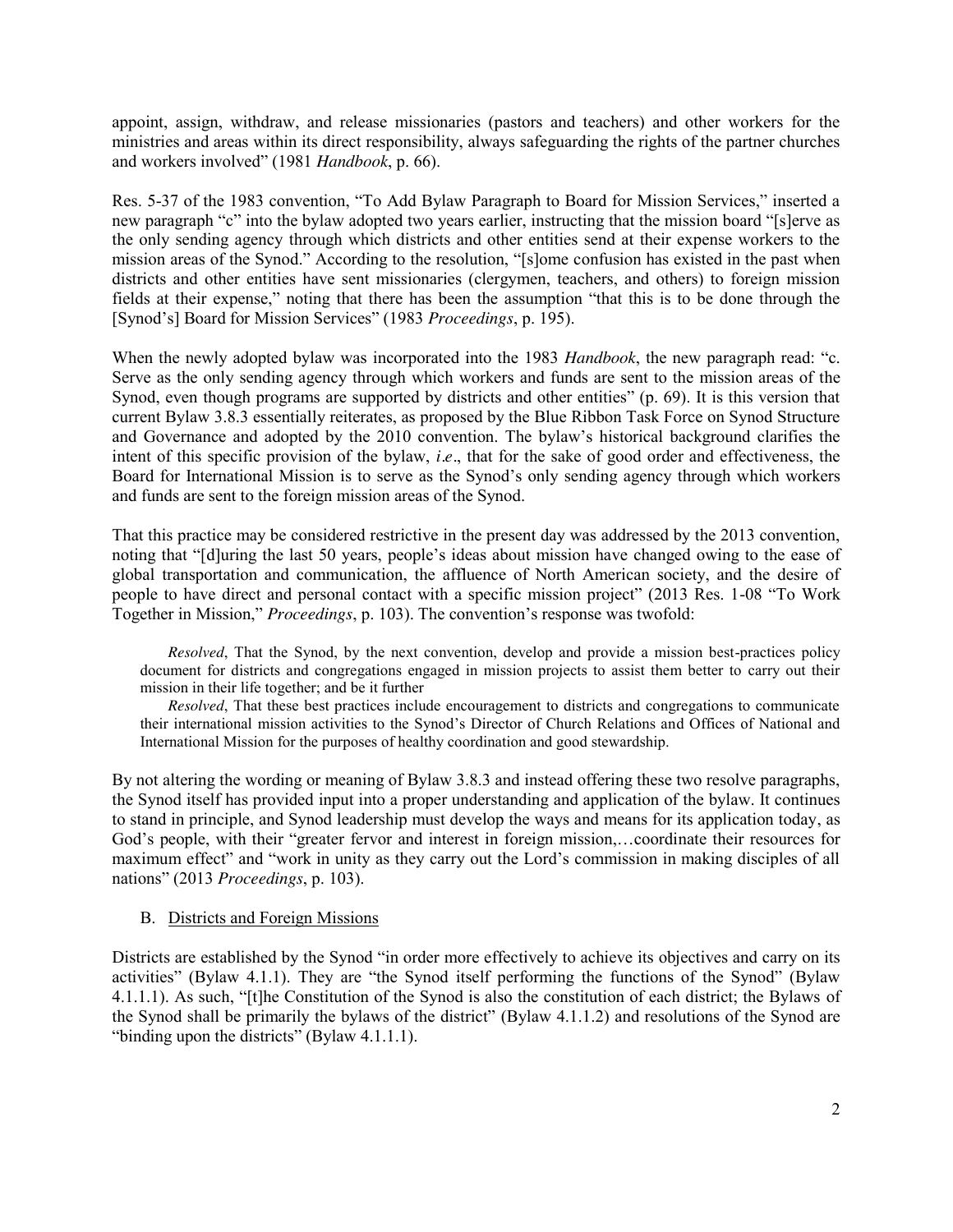Over time, even with the above principles in place, the Synod recognized the need to spell out more clearly its relationship with its districts. 1967 Res. 4-07 (1967 *Proceedings*, p. 105) was adopted upon request of the Commission on Constitutional Matters to clarify further the districts' relationship to the Synod, the commission itself offering the proposed wording that is now Bylaw 4.1.5 (2013 *Handbook*, p. 188):

4.1.5 Jurisdiction with respect to everything that is administered by or for the entire Synod resides in the national Synod itself. Jurisdiction includes but is not limited to general supervision of doctrine and practice; foreign missions; institutions of the Synod; qualification for ordination, commissioning, and installation of ordained and commissioned ministers and requirements for individual as well as congregational membership in the Synod; publication of official religious periodicals; conduct of negotiations and affiliations with other church bodies; and the like.

Foreign missions is one administrative area that the Synod has, since early on, reserved for itself by decision of its congregations meeting in convention. This does not include non-foreign missions, which take place within and are the business of each district, so long as such administration "always serve[s] the interests of the Synod" (Constitution Art. XII 12). But a district cannot call a pastor or other rostered worker of the Synod to serve in a "foreign area" (defined as "located away from one's native country" by the *American Collegiate Dictionary*). The commission has already spoken on this subject in its Opinion 11-2607, where it stated in response to a related question regarding the calling and placement of missionaries outside the district's own borders: "The principles governing districts of The Lutheran Church—Missouri Synod are contained in Article XII of the Constitution as well as Bylaw 4.1. The Synod itself has retained exclusive jurisdiction with respect to the placement of foreign missionaries (Bylaws 4.4.3 [b]), 4.1.5, and 3.8.3)" (CCM November 11–13, 2011 Minutes).

C. Congregations and Foreign Missions

"Congregations, the basic units of the Synod, have joined together to form the Synod and relate to one another through it" (Bylaw 1.3.1). "Committed to a common confession and mission," congregations "join with one another in the Synod to support one another and to work together in carrying out their commonly adopted objectives" (Bylaw 1.1.1).

In its report to the 1981 Synod convention, Task Force II specifically identified the two basic reasons for which the Synod was called into being, these two basic functions guiding the Synod in its restructuring at that time:

*1. In support of the congregations.* The Synod was designed to help the congregations and their members to preserve the purity of God's Word and to assist the congregations in their mission and ministry right where they are. Through the years the Synod has therefore provided many tools and helps in education, evangelism, stewardship, and other phases of congregational life and ministry.

*2. In behalf of the congregations.* In this respect the Synod has reached out to other church bodies either to establish or to maintain unity of confession and in that way to carry out the Scriptural directive to maintain the unity of the Spirit in the bond of peace. The Synod has also served in behalf of the congregations by enabling congregations to do together that which individual congregations could not do by themselves or could not do very well, such as foreign mission work and the training of pastors and teachers at colleges and seminaries.

That identification of the two basic functions of the Synod is closely reflected in paragraphs (a) and (b) of current Bylaw 1.1.1 (2013 *Handbook*, p. 23):

(a) The Synod functions in support of its member congregations by providing assistance as congregations conduct their ministries locally, as well as their ministries at large.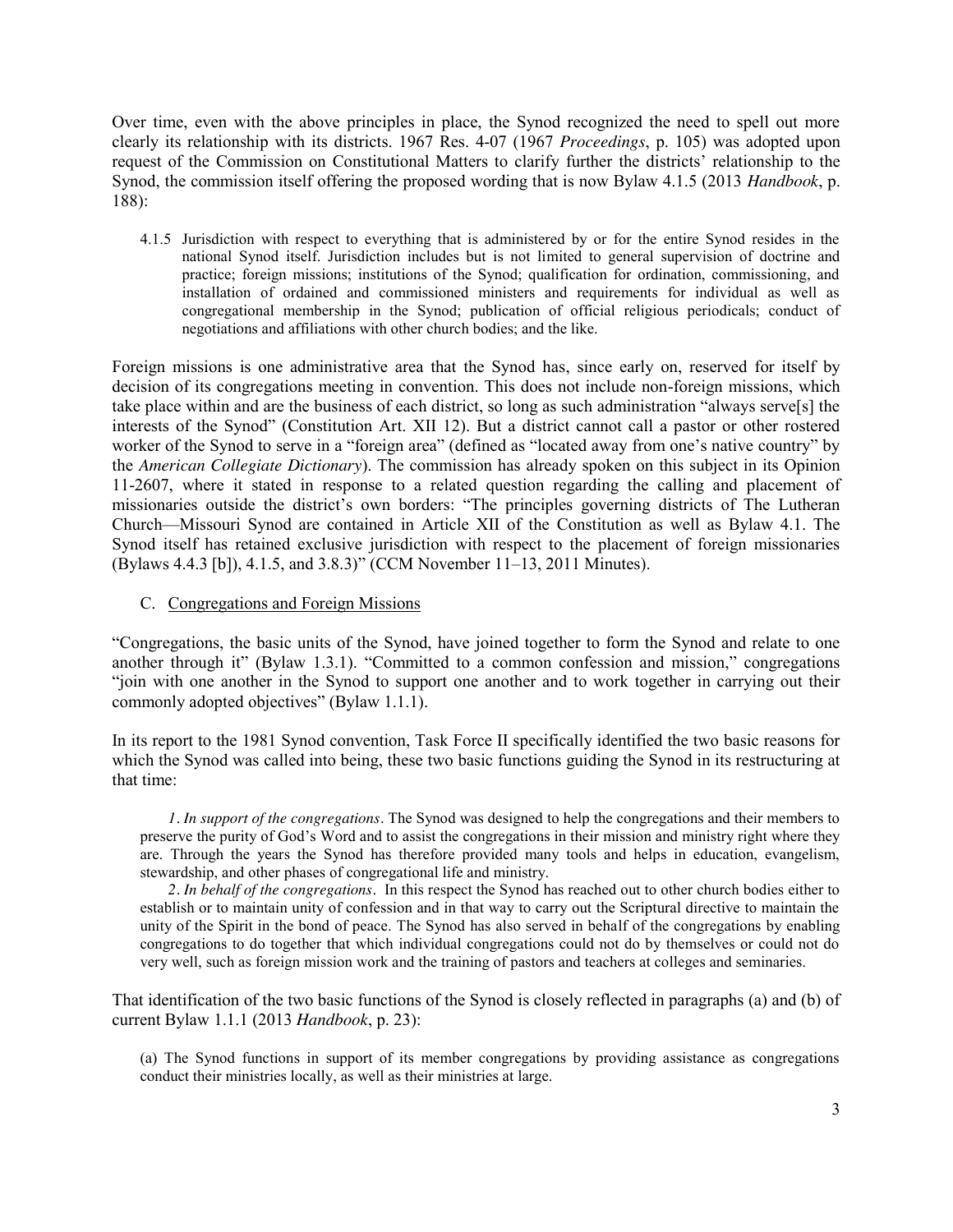(b) The Synod on behalf of its member congregations administers those ministries that can be accomplished more effectively in association with other member congregations through the Synod. In this way member congregations utilize the Synod to assist them in carrying out their functions of worship, witness, teaching and nurture, service, and support.

Constitution Art. VII makes clear, however, that the Synod also respects its member congregations' right to self-govern (2013 *Handbook*, p. 16):

- 1. In its relations to its members, the Synod is not an ecclesiastical government exercising legislative or coercive powers, and with respect to the individual congregation's right of self-government it is but an advisory body. Accordingly, no resolution of the Synod imposing anything upon the individual congregation is of binding force if it is not in accordance with the Word of God or if it appears to be inexpedient as far as the condition of a congregation is concerned.
- 2. Membership of a congregation in the Synod gives the Synod no equity in the property of the congregation.

At the same time, member congregations by their adoption of other constitutional articles and by their present-day subscription to such articles self-limit their right of self-government. By establishing the requirements of membership in the Synod (Constitution Art. VI), they "obligate themselves to fulfill such requirements and to diligently and earnestly promote the purposes of the Synod by word and deed." They also agree to uphold the Synod's confessional position (Constitution Art. II), and to carry out the objectives of the Synod (Constitution Art. III), "which are objectives of the members themselves" (Bylaw 1.3.4).

This self-limitation carries over to the Bylaws, which according to Constitution Art. XIV are "binding regulations for the Synod and its conduct and governance" (2013 *Handbook*, p. 22), including Bylaw 1.3.4.1 (p. 27):

1.3.4.1 Thus, while congregations of the Synod are self-governing (Constitution Art. VII), they, and also individual members, commit themselves as members of the Synod to act in accordance with the Constitution and Bylaws of the Synod under which they have agreed to live and work together and which the congregations alone have the authority to adopt or amend through conventions.

This self-limitation has been further extended by convention action to the resolutions of the Synod, as articulated in Bylaw section 1.7 "Agreements" (2013 *Handbook*, p. 36):

- 1.7.1 The Constitution, Bylaws, and all other rules and regulations of the Synod apply to all congregational and individual members of the Synod.
- 1.7.2 The Synod expects every member congregation of the Synod to respect its resolutions and to consider them of binding force if they are in accordance with the Word of God and if they appear applicable as far as the condition of the congregation is concerned. The Synod, being an advisory body, recognizes the right of a congregation to be the judge of the applicability of the resolution to its local condition. However, in exercising such judgment, a congregation must not act arbitrarily, but in accordance with the principles of Christian love and charity.
- 1.7.3 The Synod expects congregations that have not been received into membership, but are served by the Synod, and whose ministers of religion, ordained and commissioned, hold membership in the Synod, to honor its rules and regulations.

Accordingly, congregations submit to requirements for membership (Bylaw section 2.1), agree to use the Synod's dispute resolution process to resolve most disputes (Bylaw section 1.10), honor the Synod's requirements and restrictions for calling ministers of religion (Bylaw section 2.5), accept their district presidents' ecclesiastical supervision (Bylaw 2.12.1), etc. Member congregations also submit to the Synod's expectations with regard to foreign mission work as delineated in Bylaw 3.8.3.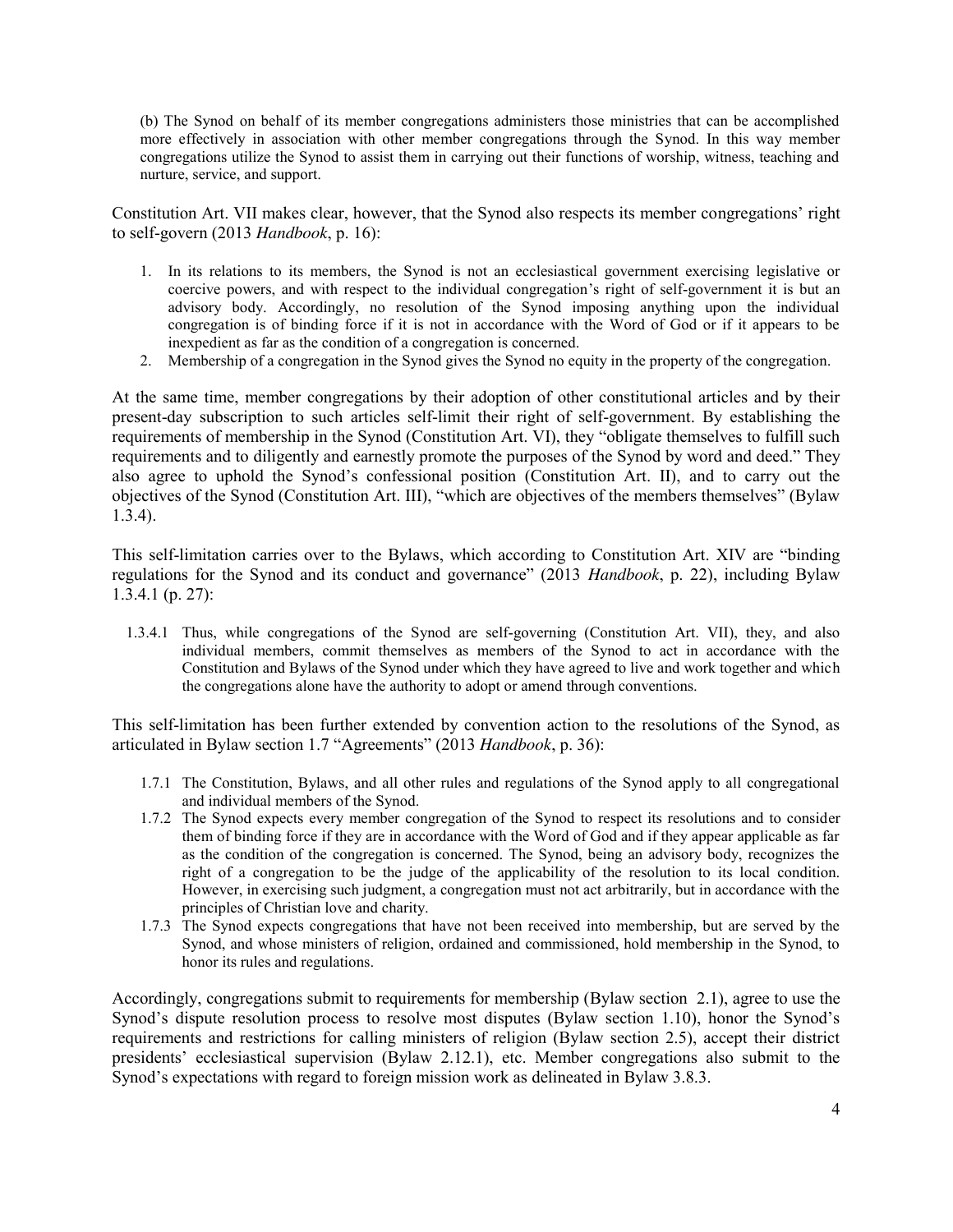Such interest in the coordination of mission activity was demonstrated with the adoption of 2010 Res. 1- 07A "To Encourage Inter-District Dialogue in the Establishment of New Church Starts, Satellite Worship Sites, and Specialized Ministries across Geographic District Lines" (2010 *Proceedings*, p. 106). Here, addressing a matter of national mission, the Synod addressed congregations and districts regarding local mission efforts, noting that failure to coordinate mission efforts "can cause strained relations and impact work that is being planned for that area by local congregations or the geographical district." With the adoption of the resolution by a 875 to 169 vote, the Synod

…*Resolved*, That congregations interested in expanding their Gospel outreach into an area that crosses district lines be encouraged to discuss their intent first with their own district officials, followed by the appropriate district officials and the local congregations impacted by such work; and be it further

*Resolved*, That any such expansion of Gospel outreach across district lines shall require the concurrence of both the president of the receiving geographical district and the board or committee responsible for mission in that district….

Similar issues surface if congregations take upon themselves the responsibility for calling and/or sending mission workers and/or funding to foreign mission areas. Proper supervision (Bylaw 1.2.1 [i] and [t], 2013 *Handbook*, pp. 24, 25) may not be possible. Relationships with partner and other church bodies, the responsibility of the President of the Synod (Bylaw 3.3.1.1.2, *Handbook* p. 117)), are likely to be impacted by the presence of church workers in foreign mission areas known to be associated with the Synod.

In summary, while congregational self-governance is an essential principle for the Synod, the congregations of the Synod have through their convention actions and membership in the Synod limited some of their independence and freedoms in the interest of working together, including the limitations articulated in current Bylaw 3.8.3.

#### D. Auxiliaries and Foreign Missions

Auxiliaries are not agencies of the Synod or part of its constitutional structure. The Synod's two auxiliaries, the International Lutheran Laymen's League and the Lutheran Women's Missionary League, relate to the Synod according to the specific set of bylaws provided in Synod Bylaw section 6.1 (2013 *Handbook*, pp. 201–203).

While independent of the Synod and its organization and administration, auxiliaries are required to "operate with freedom and self-determination as a ministry…while complying with the responsibilities" outlined (Bylaw 6.1.2 [c]). Such responsibilities include "coordinat[ing] plans and programs with those of the Synod through regular sharing and contact" (Bylaw 6.1.2 [d]). They are to report annually to the President of the Synod, provide an annual program report to the Synod, keep the Synod advised of any new program under consideration, honor and uphold the doctrine and practice of the Synod, and, while operating with freedom and self-determination in their mission independent of control by the Synod, respect protocol documents that exist between the Synod and her partner churches (Bylaw 6.1.3).

Therefore, because of their independence from the Synod in organization and administration, Bylaw 3.8.3 is not binding on auxiliaries. At the same time, while they are operating with freedom and selfdetermination, their bylaw responsibilities to the Synod offer ample opportunity and expectation for coordination with the Synod's foreign mission efforts, especially when partner churches are involved or affected.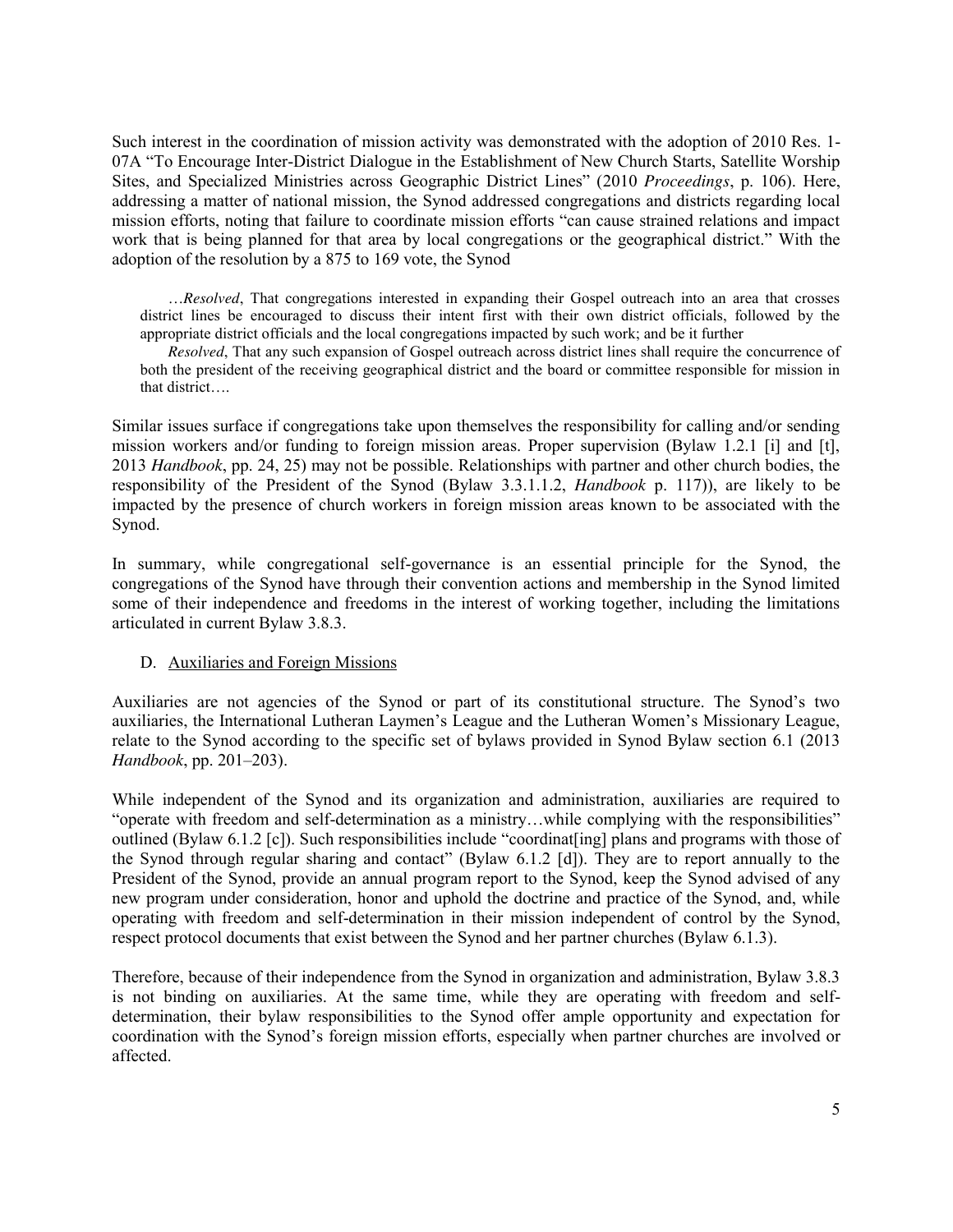### E. Recognized Service Organizations and Foreign Missions

A service organization is granted recognized status by the Synod when its mission and ministry are recognized by the Synod to "foster the mission and ministry of the church" (Bylaw 6.2.1). As such, a recognized service organization operates with freedom and self-determination as a ministry organization entirely independent of the Synod and its districts and its member congregations (Bylaw 6.2.1 [a]) and independent of control by the Synod (Bylaw 6.2.1 [b]). A recognized service organization continues to qualify for this status so long as it "engages in program activity that is in harmony with the programs of the boards of the Synod, and respects and does not act contrary to the doctrine and practice of the Synod" (2013 *Handbook*, pp. 203–204).

Therefore Bylaw 3.8.3 does not apply to recognized service organizations *per se.* However, continued recognized status hinges on "engag[ing] in program activity that is in harmony with the programs of the boards of the Synod" (Bylaw 6.2.1), including the programs of the Office of International Mission as determined by policy established by the Board for International Mission "for the coordination of and in support of ministries of the Synod in foreign countries" (Bylaw 3.8.3.1).

## Response to Questions

Question 1: Can/May a district, congregation, RSO, or auxiliary of the Synod call a pastor or other rostered worker of the Synod for the purpose of that worker serving in "foreign areas"?

Opinion: Foreign missions is a jurisdiction that the Synod has retained for itself (Bylaw 4.1.5). Districts and congregations may not call rostered church workers for service in foreign areas, as supported throughout the Bylaws of the Synod (e.g., Bylaws 2.11.1 [a] and [g]; 2.12.1.4; 4.4.3 [b]). If it is an area so designated by the Board for International Mission (Bylaw 3.1.4.3), interest in supporting a worker must be coordinated with the Office of International Mission. While auxiliaries and recognized service organizations are independent of the Synod's control, requirements for their relationships to the Synod and its agencies make clear the expectation that communication and coordination will take place to make certain that foreign mission activities, including the calling of rostered workers, will "aid the Synod" (Bylaw 6.1.1) and are "in harmony with the programs of the boards of the Synod" (Bylaw 6.2.1) and respect protocol documents (Bylaws 3.3.1.1.2; 6.1.3 [g]; 6.2.1 [d]) and other agreements.

Question 2: Can/May a district, congregation, RSO, or auxiliary of the Synod call a pastor or other rostered worker of the Synod for the purposes of "lending" him to another entity, RSO, or agency of the Synod, or to a mission society not affiliated officially with the Synod (a private IRS 501 (c) (3) mission society) with the expressed purpose of having that called worker serve in "foreign areas"?

Opinion: In addition to a number of theological and practical concerns likely associated with such practice as described, calling a pastor or other rostered worker in order to "lend" him/her to another agency or entity for service in a foreign area is tantamount to extending the call for the worker to serve in a mission field and is not appropriate for reasons given in sections (B)–(E) above.

Question 3: Can/May a district, congregation, RSO, or auxiliary of the Synod send funds to a mission society or other non-synodical entity for the purpose of doing work in "foreign areas"?

Opinion: Districts may not send funds to mission societies and non-Synod entities for doing work in foreign areas except through the Board for International Mission.